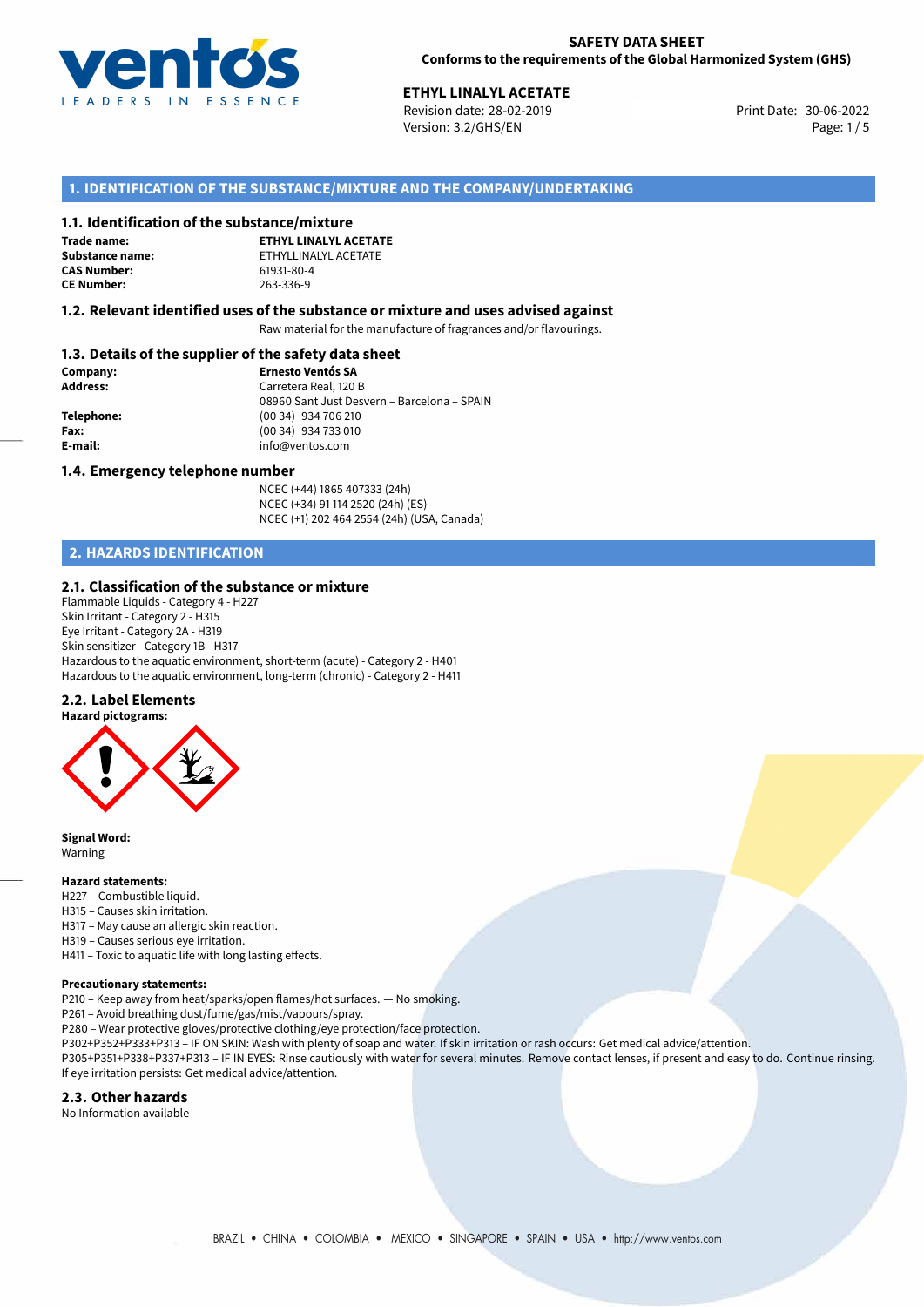

**ETHYL LINALYL ACETATE**<br>
Revision date: 28-02-2019 **Print Date: 30-06-2022** Version: 3.2/GHS/EN Page: 2 / 5

# **3. COMPOSITION/INFORMATION ON INGREDIENTS**

## **3.1. Substances**

| Chemical name: | ETHYLLINALYL ACETATE |
|----------------|----------------------|
| CAS number:    | 61931-80-4           |
| EC number:     | 263-336-9            |

#### **Hazardous constituents:**

| <b>Chemical Name</b> | % (w/w) | CAS No<br><b>EC No</b>  | <b>Classification according to GHS</b>                                                                                                                                                                                                                                          |
|----------------------|---------|-------------------------|---------------------------------------------------------------------------------------------------------------------------------------------------------------------------------------------------------------------------------------------------------------------------------|
| ETHYLLINALYL ACETATE | $>$ 50  | 61931-80-4<br>263-336-9 | Skin Irritant - Category 2 - H315<br>Eye Irritant - Category 2A - H319<br>Skin sensitizer - Category 1B - H317<br>Hazardous to the aquatic environment, short-term (acute) - Category 2 - H401<br>Hazardous to the aquatic environment, long-term (chronic) - Category 2 - H411 |

[See the full text of the hazard statements in section 16.](#page-4-0)

## **3.2. Mixtures**

Not applicable.

# **4. FIRST-AID MEASURES**

## **4.1. Description of necessary first aid measures**

| Ingestion:    | Rinse mouth with water.<br>Obtain medical advice.                                                                     |
|---------------|-----------------------------------------------------------------------------------------------------------------------|
|               |                                                                                                                       |
|               | Keep at rest. Do not induce vomiting.                                                                                 |
| Eye contact:  | In case of contact with eyes, rinse immediately with plenty of water for at least 15 minutes and seek medical advice. |
| Inhalation:   | Remove person to fresh air and keep at rest.                                                                          |
|               | Seek immediate medical advice.                                                                                        |
| Skin contact: | Take off immediately all contaminated clothing.                                                                       |
|               | Thoroughly wash affected skin with soap and water.                                                                    |
|               | Seek medical attention if symptoms persist.                                                                           |

# **4.2. Most important symptoms and effects, both acute and delayed**

No information available.

#### **4.3. Indication of any immediate medical attention and special treatment needed** No information available.

**5. FIRE-FIGHTING MEASURES**

# **5.1. Extinguishing Media**

Water spray, carbon dioxide, dry chemical powder or appropriate foam. For safety reasons do not use full water jet.

## **5.2. Special hazards arising from the substance or mixture**

Known or Anticipated Hazardous Products of Combustion: Emits toxic fumes under fire conditions.

### **5.3. Advice for firefighters**

High temperatures can lead to high pressures inside closed containers. Avoid inhalation of vapors that are created. Use appropriate respiratory protection. Do not allow spillage of fire to be poured into drains or watercourses. Wear self-contained breathing apparatus and protective clothing.

# **6. ACCIDENTAL RELEASE MEASURES**

#### **6.1. Personal precautions, protective equipment and emergency procedures**

Evacuate surronding areas. Ensure adequate ventilation. Keep unnecessary and unprotected personnel from entering. Do not breathe vapor/spray. Avoid contact with skin and eyes. Information regarding personal protective measures: see section 8.

#### **6.2. Environmental precautions**

To avoid possible contamination of the environment, do not discharge into any drains, surface waters or groundwaters.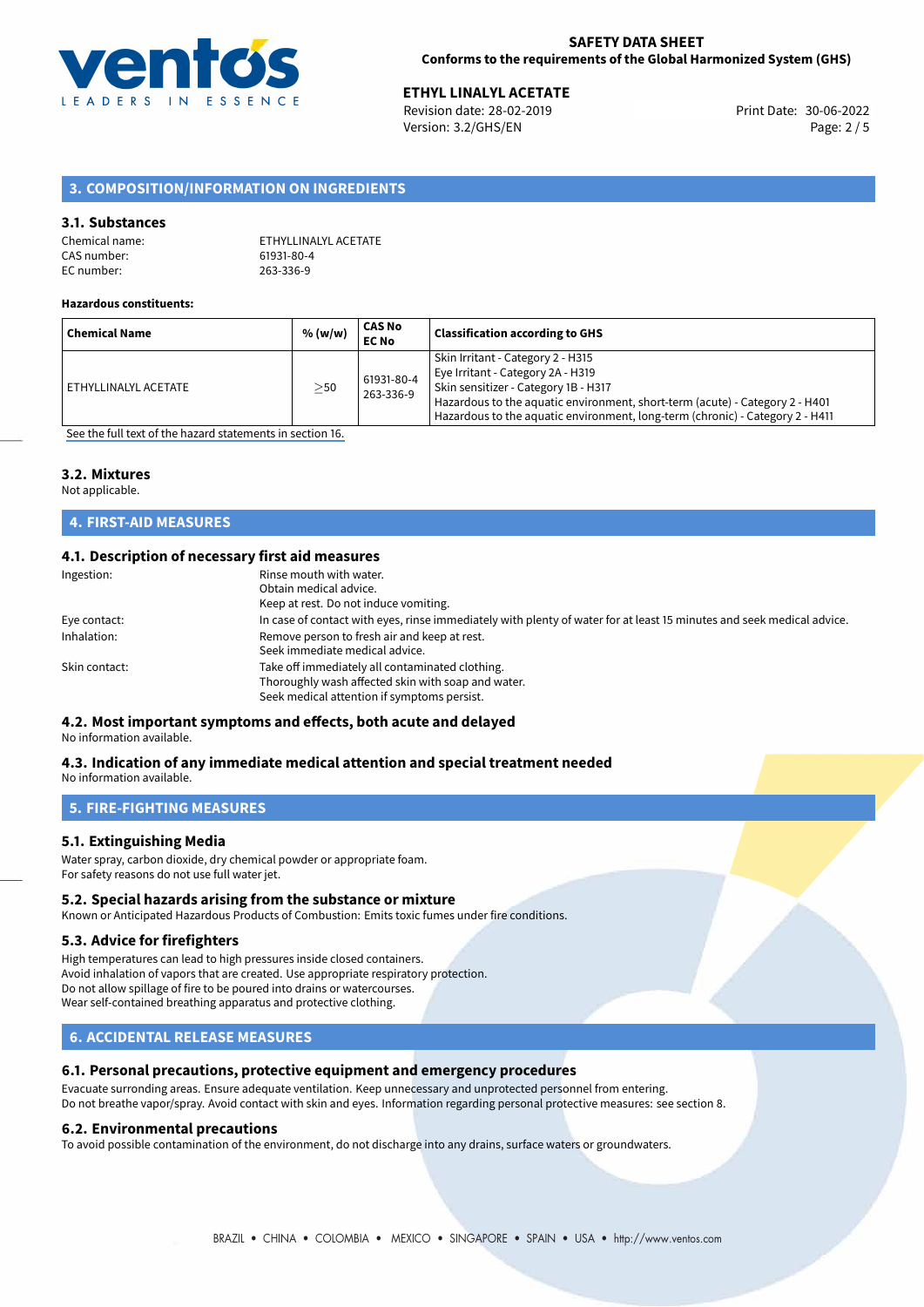

**ETHYL LINALYL ACETATE**<br>
Revision date: 28-02-2019 **Print Date: 30-06-2022** Version: 3.2/GHS/EN Page: 3 / 5

# **6.3. Methods and materials for containment and cleaning up**

Cover with an inert, inorganic, non-combustible absorbent material (e.g. dry-lime, sand, soda ash). Place in covered containers using non-sparking tools and transport outdoors. Avoid open flames or sources of ignition (e.g. pilot lights on gas hot water heater). Ventilate area and wash spill site after material pickup is complete.

#### **6.4. Reference to other sections**

Information regarding exposure controls, personal protection and disposal considerations can be found in sections 8 and 13.

### **7. HANDLING AND STORAGE**

## **7.1. Precautions for safe handling**

Do not store or handle this material near food or drinking water. Do not smoke. Avoid contact with the eyes, skin and clothing. Wear protective clothing and use glasses. Observe the rules of safety and hygiene at work. Keep in the original container or an alternative made from a compatible material.

# **7.2. Conditions for safe storage, including any incompatibilities**

Store in tightly closed and preferably full containers in a cool, dry and ventilated area, protected from light. Keep away from sources of ignition (e.g. hot surfaces, sparks, flame and static discharges). Keep away from incompatible materials (see section 10).

## **7.3. Specific end use(s)**

No information available.

# **8. EXPOSURE CONTROLS AND PERSONAL PROTECTION**

#### **8.1. Control parameters**

Components with occupational exposure limits: None known.

#### **8.2. Exposure controls**

Measures should be taken to prevent materials from being splashed into the body. Provide adequate ventilation, according to the conditions of use. Use a mechanical exhaust if required.

#### **8.3. Individual protection measures, such as personal protective equipment**

| Eye/Face protection:             | Chemical safety goggles are recommended. Wash contaminated goggles before reuse.                                                            |  |  |
|----------------------------------|---------------------------------------------------------------------------------------------------------------------------------------------|--|--|
| Hand Protection:                 | Chemical-resistant gloves are recommended. Wash contaminated gloves before reuse.                                                           |  |  |
| Body protection:                 | Personal protective equipment for the body should be selected based on the task being performed and the risks<br>involved.                  |  |  |
| Respiratory Protection:          | In case of insufficient ventilation, use suitable respiratory equipment.                                                                    |  |  |
| Environmental exposure controls: | Emissions from ventilation or process equipment should be checked to ensure they comply with environmental<br>protection legislation.       |  |  |
|                                  | In some cases, filters or engineering modifications to the process equipment will be necessary to reduce emissions to<br>acceptable levels. |  |  |

# **9. PHYSICAL AND CHEMICAL PROPERTIES**

# **9.1. Information on basic physical and chemical properties**

| Appearance:                         | Liquid                       |
|-------------------------------------|------------------------------|
| Colour:                             | Conforms to standard         |
| Odour:                              | Conforms to standard         |
| Odour theshold:                     | Not determined               |
| pH:                                 | Not determined               |
| Melting point/freezing point:       | Not determined               |
| Boling point/boiling range:         | Not determined               |
| Flash point:                        | $83^{\circ}$ C               |
| Evaporation rate:                   | Not determined               |
| Flammability:                       | Not determined               |
| Lower flammability/Explosive limit: | Not determined               |
| Upper flammability/Explosive limit: | Not determined               |
| Vapour pressure:                    | Not determined               |
| Vapour Density:                     | Not determined               |
| Density:                            | $0,898-0,905$ g/mL (20°C)    |
| Relative density:                   | $0,898 - 0,905(20^{\circ}C)$ |
| Water solubility:                   | <b>INSOLUBLE IN WATER</b>    |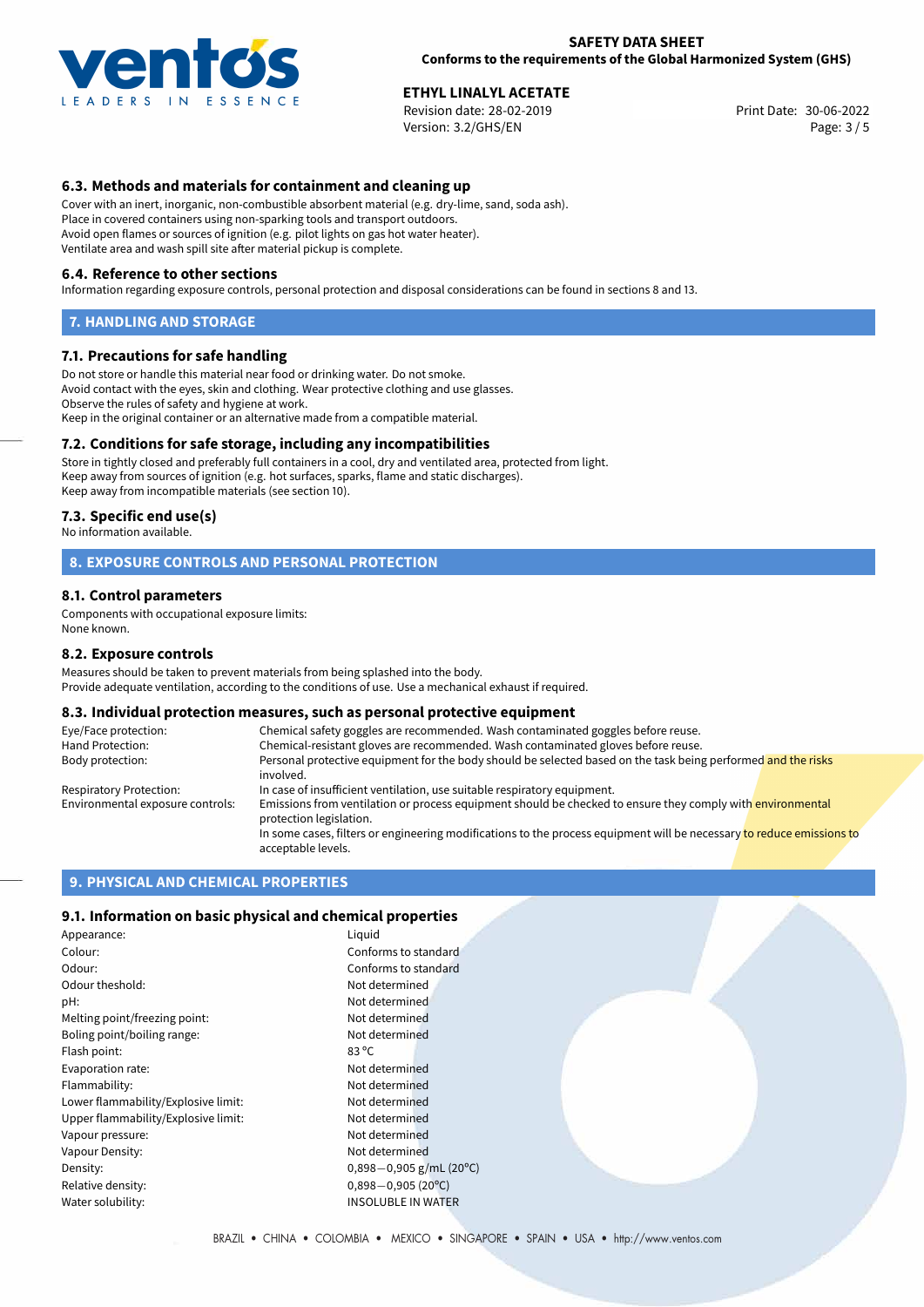

**ETHYL LINALYL ACETATE**<br>
Revision date: 28-02-2019 **Print Date: 30-06-2022** Version: 3.2/GHS/EN Page: 4 / 5

- Solubility in other solvents: SOLUBLE IN ETHANOL Partition coefficient n-octanol/water: Not determined Auto-ignition temperature: Not determined Decomposition temperature: Not determined Viscosity, dynamic: Not determined Viscosity, kinematic: Not determined Explosive properties: Not determined Oxidising properties: Not determined
	-

# **10. STABILITY AND REACTIVITY**

# **10.1. Reactivity**

No hazardous reactions if stored and handled as prescribed/indicated.

## **10.2. Chemical stability**

The product is stable if stored and handled as prescribed/indicated.

### **10.3. Possibility of hazardous reactions**

No hazardous reactions if stored and handled as prescribed/indicated.

#### **10.4. Conditions to Avoid**

Conditions to Avoid: Excessive heat, flame or other ignition sources.

## **10.5. Incompatible materials**

Avoid contact with strong acids and bases and oxidizing agents.

#### **10.6. Hazardous decomposition products**

During combustion may form carbon monoxide and unidentified organic compounds.

# **11. TOXICOLOGICAL INFORMATION**

| <b>Acute toxicity</b>             | Based on the data available, the criteria for classification are not met. |  |
|-----------------------------------|---------------------------------------------------------------------------|--|
| Skin corrosion/irritation         | Causes skin irritation.                                                   |  |
| Serious eye damage/irritation     | Causes serious eye irritation.                                            |  |
| Respiratory or skin sensitisation | May cause an allergic skin reaction.                                      |  |
| Germ cell mutagenicity            | Based on the data available, the criteria for classification are not met. |  |
| Carcinogenicity                   | Based on the data available, the criteria for classification are not met. |  |
| <b>Reproductive toxicity</b>      | Based on the data available, the criteria for classification are not met. |  |
| <b>STOT-single exposure</b>       | Based on the data available, the criteria for classification are not met. |  |
| <b>STOT-repeated exposure</b>     | Based on the data available, the criteria for classification are not met. |  |
| <b>Aspiration hazard</b>          | Based on the data available, the criteria for classification are not met. |  |

# **12. ECOLOGICAL INFORMATION**

## **12.1. Toxicity**

**Assessment:** Toxic to aquatic life with long lasting effects. **Experimental/calculated data:** No information available.

#### **12.2. Degradability** No information available.

**12.3. Bioaccumulative potential**

No information available.

#### **12.4. Soil mobility** No information available.

# **12.5. Other adverse effects**

See also sections 6, 7, 13 and 15 Do not allow to get into waste water or waterways.